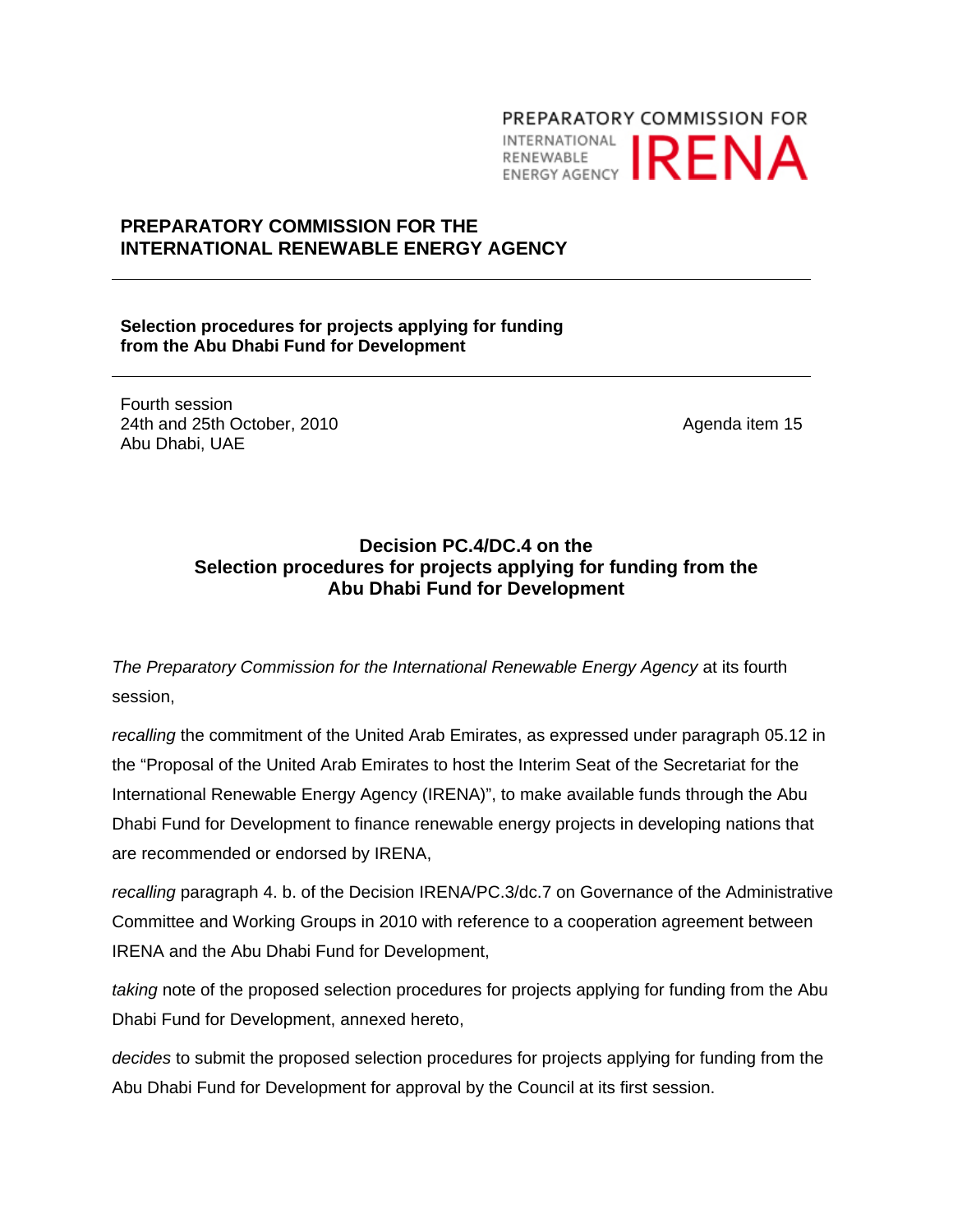# **ANNEX**

# Selection procedures for projects applying for funding from the Abu Dhabi Fund for Development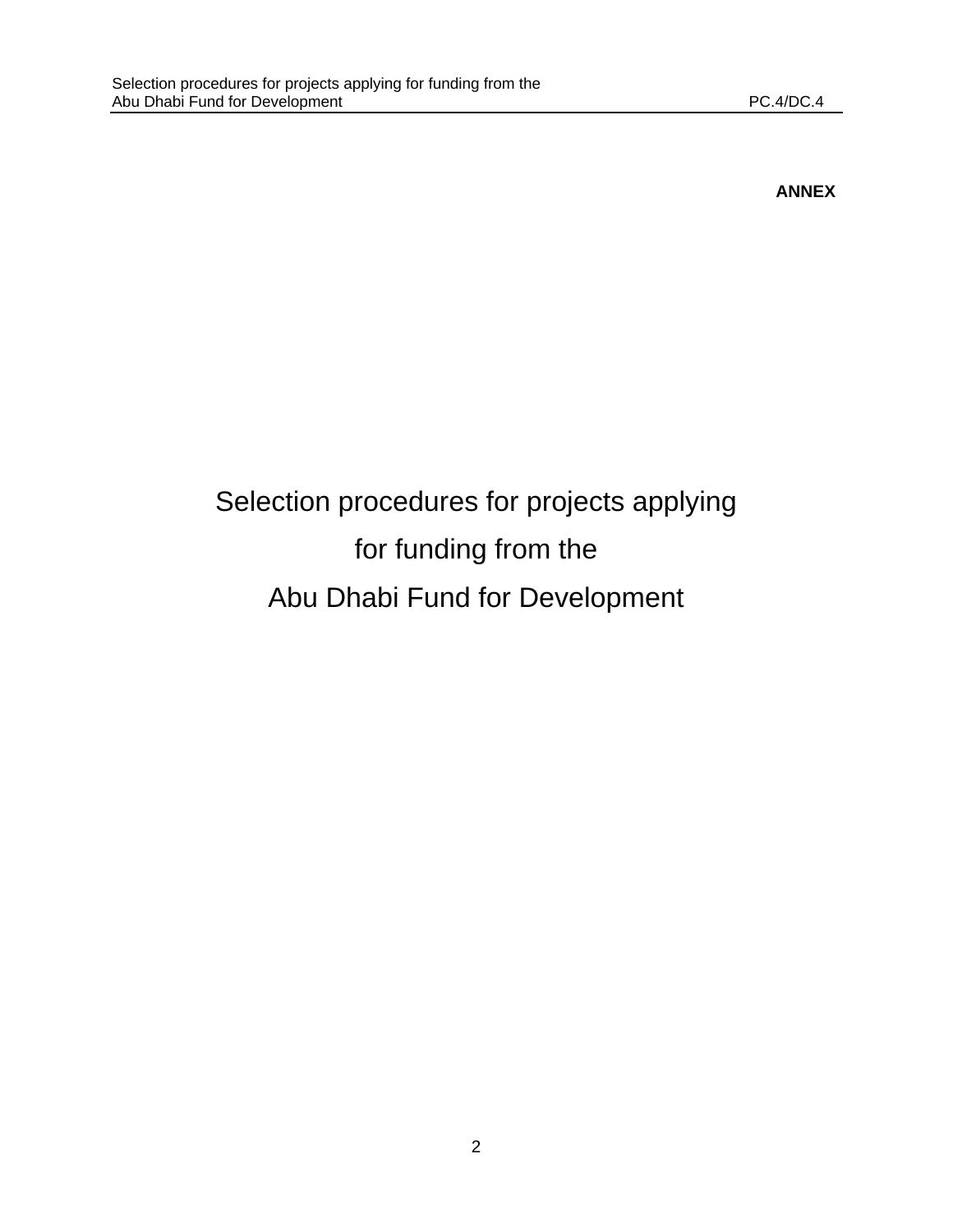## **Background**

In its bid document to host the headquarters of IRENA, the Government of the United Arab Emirates has included the following offer: "In support of IRENA's mission to rapidly promote the development and widespread use of renewable energy, the Abu Dhabi Fund for Development (ADFD) will make an unprecedented commitment of up to AED 183 million annually, over the next seven years, to a new IRENA guided program. These funds will be provided under the form of soft loans and used solely to finance renewable energy projects in developing nations that are recommended or endorsed by IRENA."

This note proposes a process and responsibilities for the selection of projects in accordance with the offer of the United Arab Emirates and the ADFD.

IRENA cannot assume any liability for the projects; the Agency's role is limited to facilitating the process of submission and review of formal submission criteria (see annex 1) of project proposals, contingent upon the relevant procedures having been approved by Member States. The ultimate selection, financial support and administrative management of the projects remain the exclusive responsibility of the ADFD. Therefore, the project selection criteria must be compatible with ADFD lending policy.

#### **Advisory Committee and Expert Panel**

At its regular session, the Assembly will elect from among its Members 7 (seven) representatives, one from each geographical region to form an Advisory Committee (see annex 3). Following their election, the members of the Advisory Committee will elect a Chair from among themselves.

With each new application cycle the Advisory Committee will approve the candidates for the Panel of Experts (see annex 4), which will be submitted in the form of a list by the Director-General. This list in turn will be drawn up in due time before each application cycle, on the basis of the Secretariat's knowledge of experts in the field and confirmation of each expert's availability. Members may also wish to submit the names of qualified individuals. Experts shall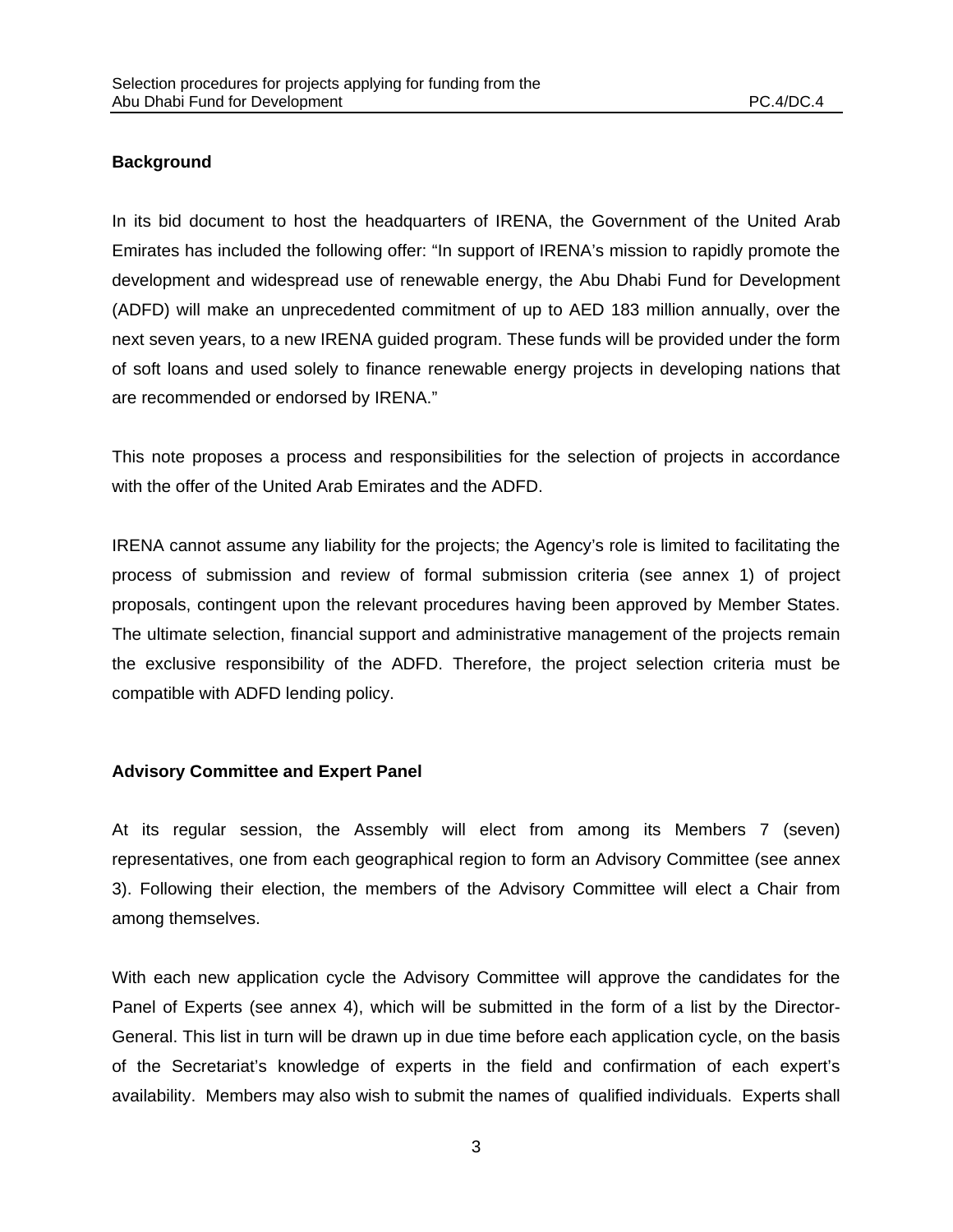be eligible to serve on the Panel for more than one year but applications and acceptances by the Advisory Committee will have to be renewed annually.

In establishing the Panel of Experts account shall be taken of individual expertise with renewable energy projects, preferably in developing countries, design and implementation of renewable energy policies as well as availability. The group of experts as a whole shall cover all renewable energy sources as defined in the Statute of IRENA, as well as all geographical regions of the world and all relevant renewable energy topics. The Advisory Committee, when selecting members of the Panel of Experts, will be mindful to keep the Panel's size to five members, with the possibility of expansion based on the number and technical range of proposals.

#### **Detailed selection procedure**

#### **STEP 1**

The Secretariat at the request of the ADFD announces – at the annual IRENA Assembly meeting - the beginning of a new application cycle for project proposals of loan values between \$5M and \$15M for renewable energy projects in developing countries that are IRENA Signatories. The invitation for project proposals will be posted on the IRENA website on the first day of the cycle and in the newsletter of IRENA. Governments will be requested to extend further publicity as desirable.

The announcement will include a description of the formal and ranking criteria for project proposals (outlined in annex 1 & 2), as well as any additional requirements resulting from the ADFD's lending policy, based on information forwarded by the Fund at the beginning of each new funding cycle. A standard format and guidelines to facilitate drafting and provide comparability of project summaries will be produced and made available by the Secretariat, in close cooperation with and after verification by, the  $ADFD<sup>1</sup>$ .

All documents used in the process will be jointly agreed by the ADFD and the IRENA secretariat.

<sup>————————————————————&</sup>lt;br><sup>1</sup> ADFD will provide the Secretariat with its rules and regulations, as well as its lending policy.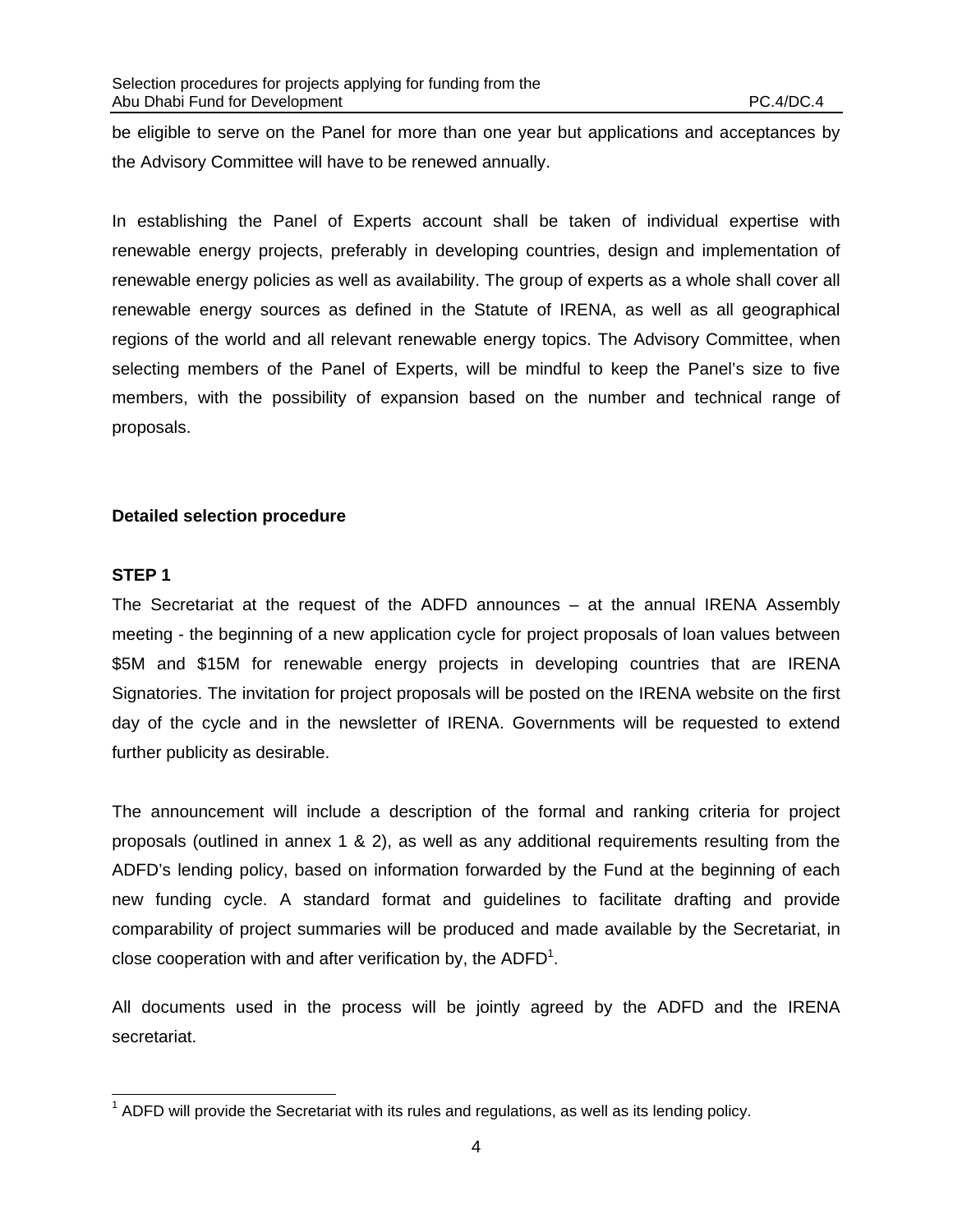## **STEP 2**

Following publication of the announcement on the IRENA website, interested parties will have 60 days to submit executive project summaries to the Secretariat.

## **STEP 3**

The Secretariat will review applications on a rolling basis and notify project applicants as to whether the application has fulfilled the formal submission requirements (submission deadline, format, and substance) and can therefore be accepted for review by the Panel of Experts.

# **STEP 4**

Within 30 days the Panel of Experts will review and rank (assigning numerical values based on technical merit) these project proposals based on the criteria referred to in annex 2, as well as prepare brief explanatory statements on the reasons behind the choice. From the ranked list of proposals, the Expert Panel will prepare a short list of up to twenty highest-ranking projects, which will then be forwarded to the Secretariat for transmission to the Advisory Committee.

#### **STEP 5**

The Advisory Committee reviews the short-listed proposals, including all relevant documents and explanatory statements, within 30 days. On completion of review the Advisory Committee sends its general comments to the Secretariat for transmission to the ADFD.

#### **STEP 6**

The Secretariat will invite the submitting entity of a short listed proposal to submit a full project proposal document together with an executive summary within 60 days of notification to the Secretariat for transmission to the Panel of Experts. The Secretariat will also notify those candidates whose proposals did not make the short-list of their ineligibility to be considered for the next round of deliberations, with an invitation to amend and resubmit proposals during the next application cycle.

#### **STEP 7**

Within 60 days after receipt of full project proposals, the Panel of Experts will review and rank these project proposals based on the criteria referred to in annex 2. The Panel of Experts will prepare brief explanatory statements, based on their evaluations of technical merit of the full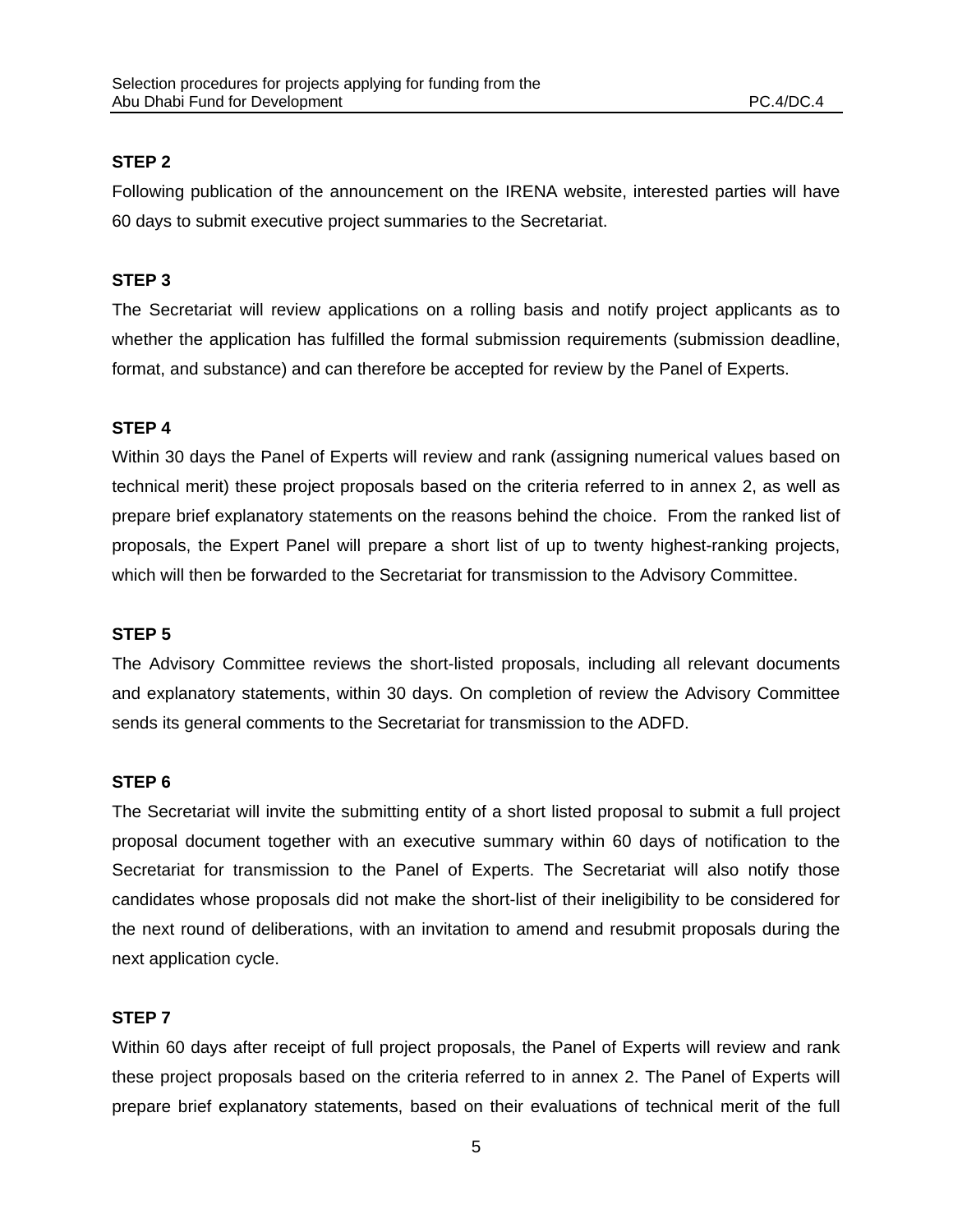proposal, on the reasons behind the choice and will forward the results of its review to the Secretariat for transmission to the Advisory Committee.

#### **STEP 8**

The Advisory Committee reviews the qualified proposal documents within 30 days. On completion of review, the Advisory Committee forwards the technical evaluations as well as its comments and recommendations, consistent with IRENA's mission and objectives, to the Secretariat for transmission to the ADFD.

#### **STEP 9**

ADFD selects projects based on all documentation and input from the Panel of Experts and Advisory Committee and will transmit results of the selection to the Secretariat to be forwarded to the submitting entities. ADFD will submit a brief statement explaining the rationale behind the selection. ADFD will then strive to prepare contracts on completion of necessary financial protocols within 90 days. Funds will be disbursed according to the actual progress of work.

Upon final funding decisions by the ADFD, the Secretariat will notify all applicants of the status of their project proposals.

Project management, review, and reporting of project results is the sole responsibility of the ADFD. A progress report of all projects will be presented annually by the ADFD to the Director general to be communicated to the Assembly through the Council.

#### **Review and revision**

After the first full funding cycle these procedures will be reviewed and revised as necessary by the Advisory Committee. This review will also include a proposal for the timing of further reviews and revisions of these procedures as well as recommendations for changes to standard operating procedures and the maintenance of records necessary to facilitate the solicitation and review of project proposals.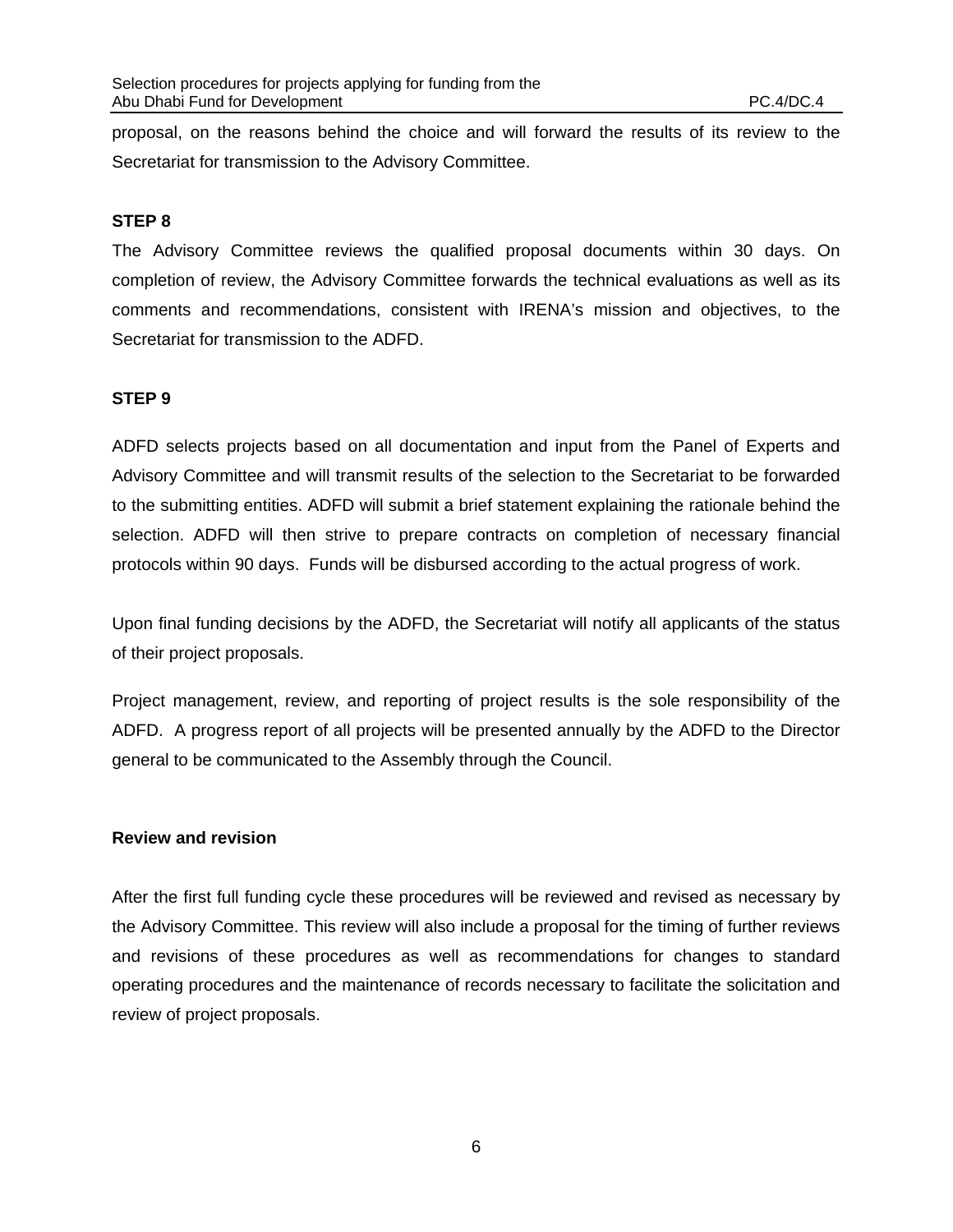#### **Annex 1: Formal Criteria for the Review and Selection of Project Proposals**

- a. in accordance with the offer of ADFD, projects will be "renewable energy projects in developing nations"; renewable energy is defined as "all forms of energy produced from renewable sources in a sustainable manner," which, in accordance with the IRENA Statute, includes: (inter alia) bioenergy, geothermal energy, hydropower, ocean energy including (inter alia) tidal, wave and ocean thermal energy, solar energy, and wind energy;
- b. project proposals may be submitted by governments, governmental agencies, nongovernmental organizations, and partnerships with private corporations or actors;
- c. all project proposals must be backed by a government guarantee;
- d. preference will be given to co-financed projects;
- e. project management capability must be demonstrated (e.g. sufficient proven know-how, experience and track-record of the project team in successful project implementation; appropriate project management structures);
- f. project proposal submission must satisfy the proposal submission instructions detailed in the Funding Announcement, including:
	- i. Contact Information:
	- ii. Project Information
	- iii. Outcomes and Indicators
	- iv. Project Location
	- v. Permits and Approvals
	- vi. Budget
	- vii. Matching Contributions and Project finance structure
	- viii. Required Financial Documents and other reports, including economic feasibility and environmental impact studies;
- g. projects must satisfy ADFD rules and regulations.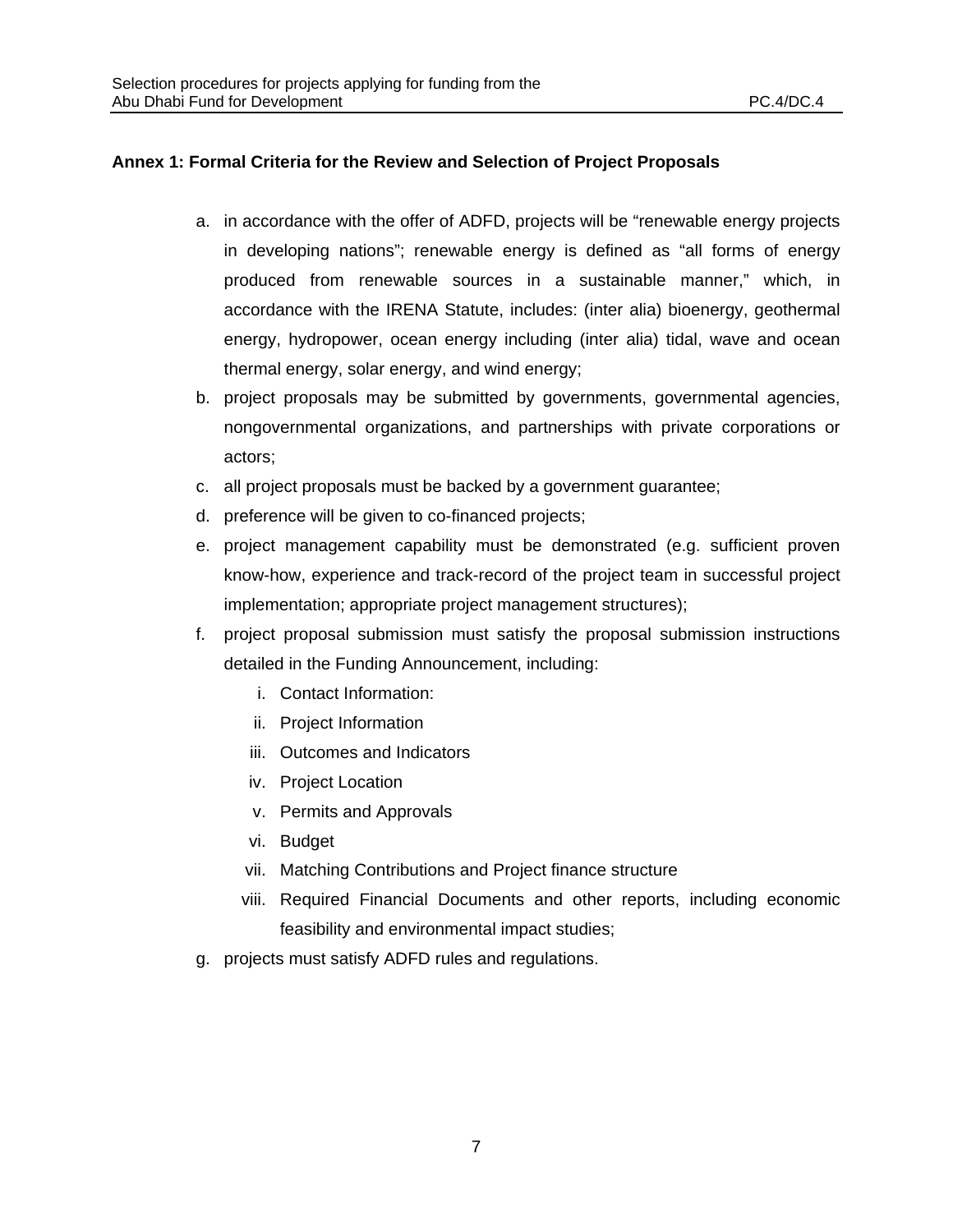#### **Annex 2: Ranking Criteria for project proposals**

Criteria to evaluate technical merit will be determined by the Expert Panel, consistent with the mission and objectives of IRENA. Among other concepts, IRENA values:

- a. contribution to the promotion of the widespread and increased adoption and sustainable use of renewable energy in a cost-effective way in order to support sustainable development;
- b. contributions to IRENA's objectives as stated in the Statute;
- c. reflecting the focus of the respective Work Programme;
- d. the annual portfolio of selected projects shall display a balanced distribution of projects across IRENA's developing country membership, with a view to selecting a number of projects originating from least developed countries;
- e. promotion to outreach of renewable energy technologies and support for largescale market development;
- f. providing a comparative advantage (e.g. technical) against established projects;
- g. reflecting innovation, long-term vision and leadership in renewable energy and sustainability and ultimately ensuring improved energy output for the population of the developing world;
- h. promoting renewable energy technologies that facilitate the development of a green society, access to energy, rural development, poverty reduction and achievement of the Millennium Development Goals;
- i. demonstrating new technologies or practices that may be replicable within the region or globally;
- j. ensuring an internal national and regional capacity building strategy;
- k. demonstrating appropriate attention to issues of gender participation and impact.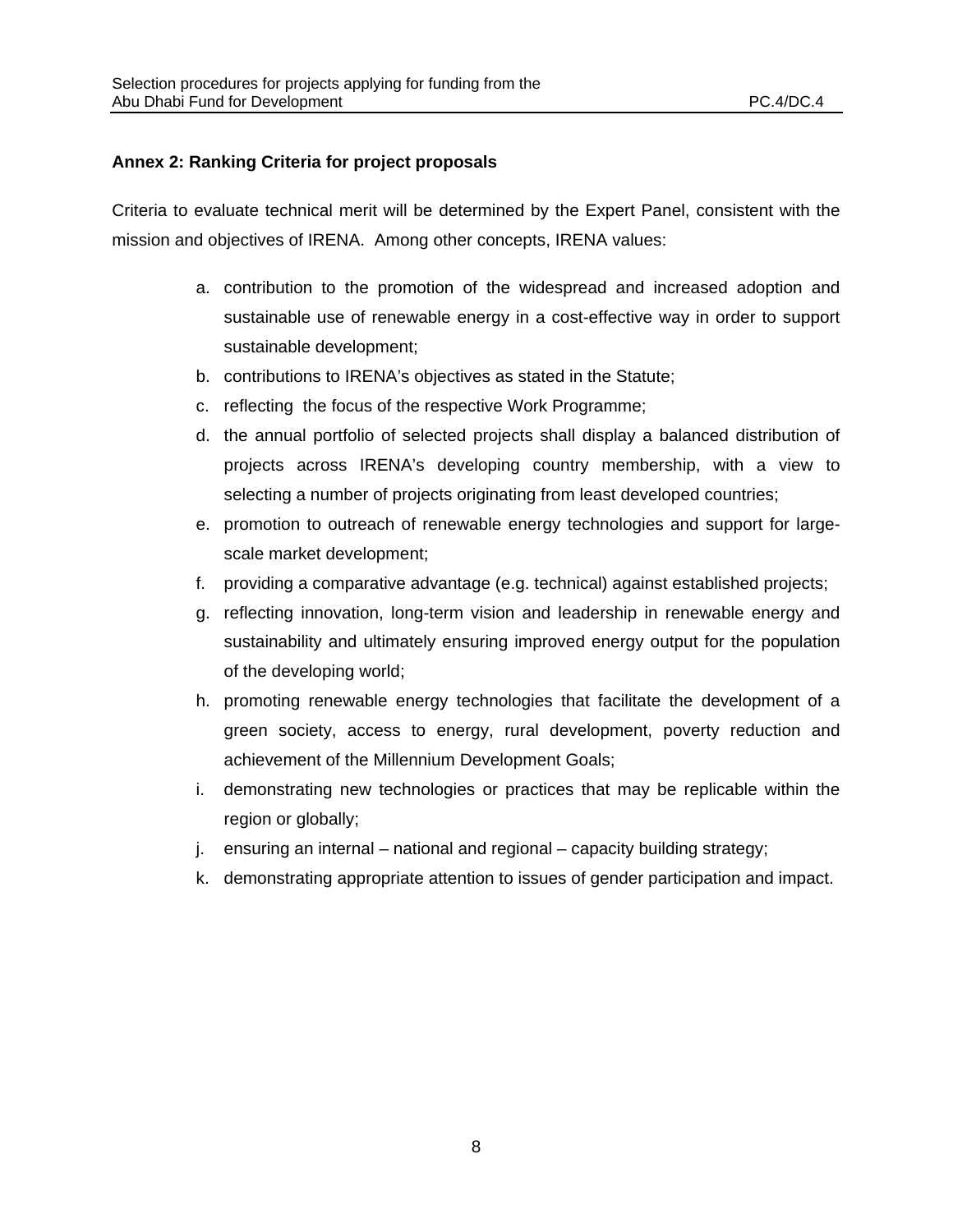#### **Annex 3: Advisory Committee**

1. An Advisory Committee of 7 (seven) Members shall be established as a subsidiary organ of the Assembly. Members of the Advisory Committee shall be elected annually at the regular session of the Assembly on the basis of equitable geographical distribution. They shall serve for one application cycle.

2. Similarly, an equal number of alternates shall be elected, allowing Committee members from countries with applications to resign thus avoiding possible conflicts of interest. In the event of the resignation of a member, the alternate from the same region shall take its place. Should the alternate also represent a country with applications, he/she should be replaced, by another alternate, if possible also from a developing country.

3. The Advisory Committee shall establish an Expert Panel from a list of experts provided by the Director-General, covering the required disciplines in the area of renewable energy as well as taking into account the need for equitable geographical distribution (see annex 4).

4. The Advisory Committee shall forward to the ADFD the final list of projects from which the ADFD will select projects to be funded.

5. The Advisory Committee shall work electronically to the extent possible, thus minimizing the expense incurred. Any costs incurred by their participation in the Advisory Committee shall be borne by the members concerned, except for LDCs whose participation shall be financed from UAE funds (see annex 5).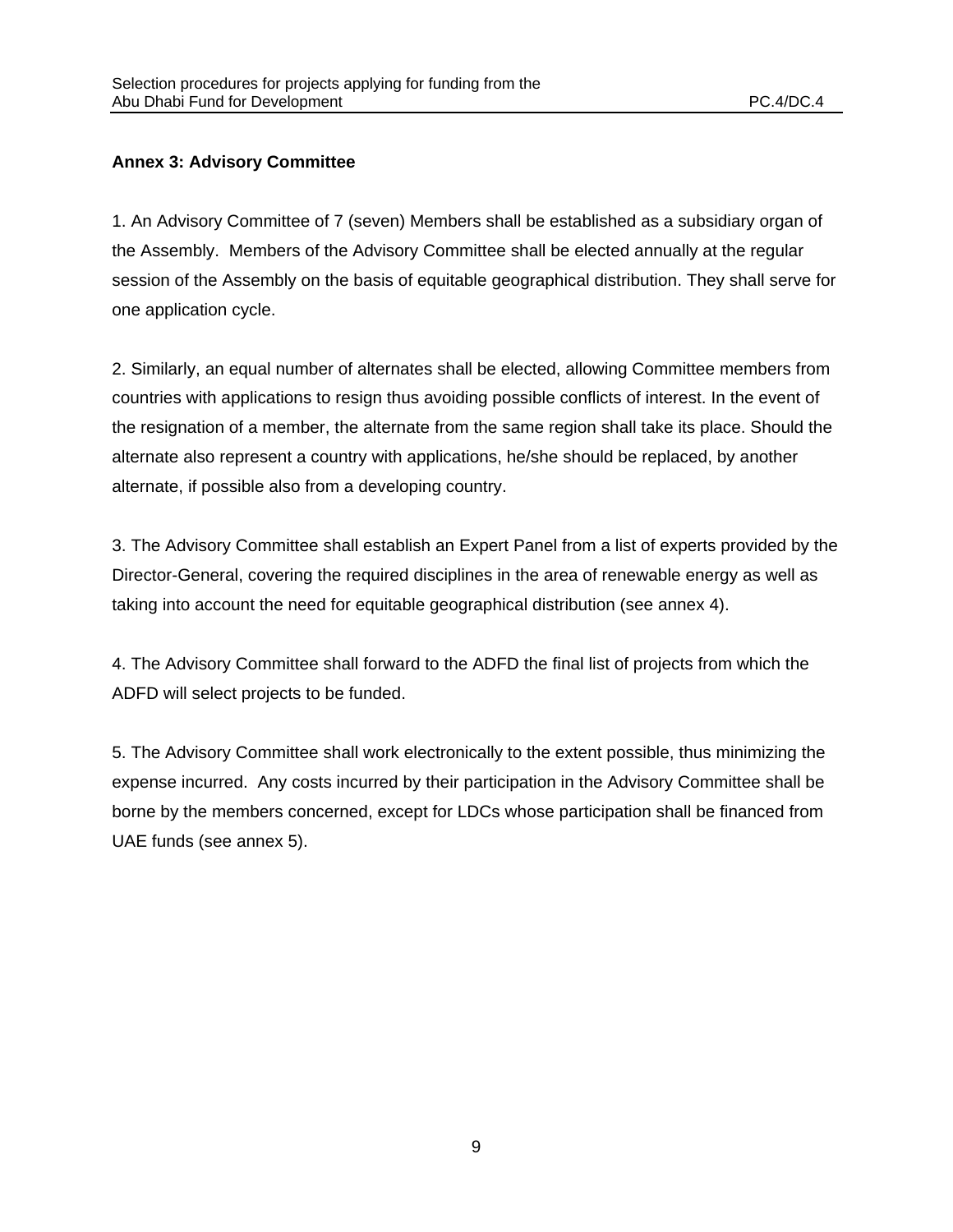#### **Annex 4: Panel of Experts**

1. The Panel of Experts to be established by the Advisory Committee (see annex 3) will be chosen from a list to be provided by the Director-General, drawn up in due time before each application cycle, and based both on the Secretariat's knowledge of experts in the field and submissions of experts by Member States.

2. In establishing the Panel of Experts account shall be taken of individual expertise with renewable energy projects, preferably in developing countries, design and implementation of renewable energy policies as well as availability. The group of experts as a whole shall cover all renewable energy sources as defined in the Statute of IRENA, as well as all geographical regions of the world and all relevant renewable energy technologies. The Advisory Committee, when selecting members of the Panel of Experts, will be mindful to keep the Panel's size to five members, with the possibility of expansion based on the number and technical range of proposals.

3. Experts shall be eligible to serve on the Panel for more than one year but applications and acceptances by the Advisory Committee will have to be renewed annually.

4. The Panel of Experts shall elect a Chair, who shall guide the Panel's work. The Director-General shall appoint a member of the Secretariat to provide all required support to the Chair and the Panel of Experts as a whole.

5. To the extent possible the Panel shall work electronically and meet virtually. The honoraria of the experts as well as any cost incurred by the work of the Panel shall be financed from UAE funds (see annex 5).